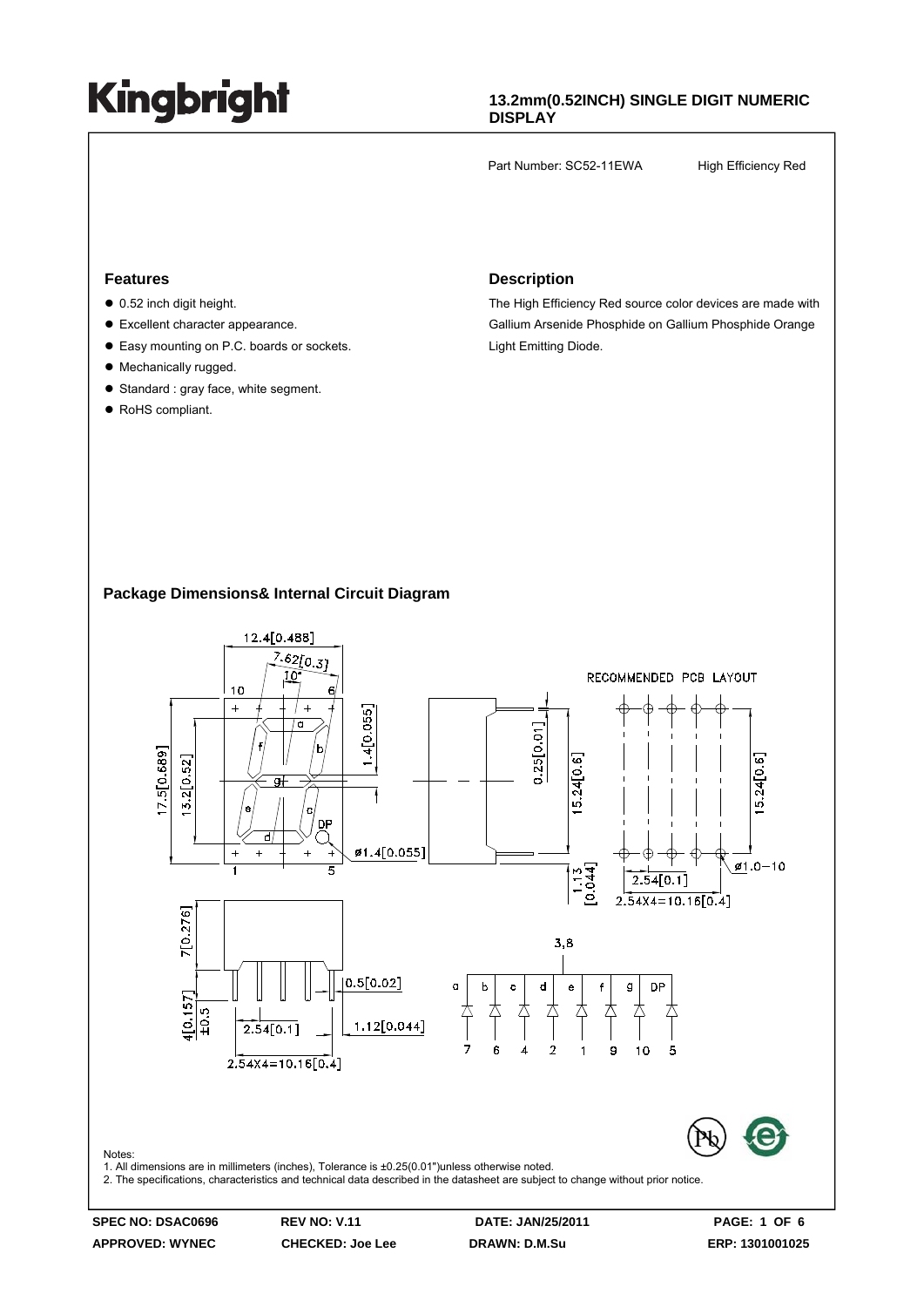| <b>Selection Guide</b> |                                 |                |                        |      |                                      |  |  |  |  |
|------------------------|---------------------------------|----------------|------------------------|------|--------------------------------------|--|--|--|--|
| Part No.               | <b>Dice</b>                     | Lens Type      | Iv (ucd) [1]<br>@ 10mA |      | <b>Description</b>                   |  |  |  |  |
|                        |                                 |                | Min.                   | Typ. |                                      |  |  |  |  |
| SC52-11EWA             | High Efficiency Red (GaAsP/GaP) | White Diffused | 3000                   | 6400 | Common Cathode, Rt.<br>Hand Decimal. |  |  |  |  |

Note:

1. Luminous intensity/ luminous Flux: +/-15%.

#### **Electrical / Optical Characteristics at TA=25°C**

| Symbol              | <b>Parameter</b>         | <b>Device</b>       | Typ. | Max. | <b>Units</b> | <b>Test Conditions</b> |
|---------------------|--------------------------|---------------------|------|------|--------------|------------------------|
| λpeak               | Peak Wavelength          | High Efficiency Red | 627  |      | nm           | $IF=20mA$              |
| <b>AD [1]</b>       | Dominant Wavelength      | High Efficiency Red | 625  |      | nm           | $IF=20mA$              |
| $\Delta\lambda$ 1/2 | Spectral Line Half-width | High Efficiency Red | 45   |      | nm           | $IF=20mA$              |
| С                   | Capacitance              | High Efficiency Red | 15   |      | рF           | $V_F = 0V$ : f = 1 MHz |
| VF [2]              | <b>Forward Voltage</b>   | High Efficiency Red | 2.0  | 2.5  | v            | $IF=20mA$              |
| <b>IR</b>           | <b>Reverse Current</b>   | High Efficiency Red |      | 10   | uA           | $VR=5V$                |

Notes:

1.Wavelength: +/-1nm.

2. Forward Voltage: +/-0.1V.

#### **Absolute Maximum Ratings at TA=25°C**

| <b>Parameter</b>                                                | <b>High Efficiency Red</b> | <b>Units</b> |  |
|-----------------------------------------------------------------|----------------------------|--------------|--|
| Power dissipation                                               | 75                         | mW           |  |
| DC Forward Current                                              | 30                         | mA           |  |
| Peak Forward Current [1]                                        | 160                        | mA           |  |
| Reverse Voltage                                                 | 5                          |              |  |
| Operating / Storage Temperature                                 | -40°C To +85°C             |              |  |
| Lead Solder Temperature <sup>[2]</sup><br>260°C For 3-5 Seconds |                            |              |  |

Notes:

1. 1/10 Duty Cycle, 0.1ms Pulse Width.

2. 2mm below package base.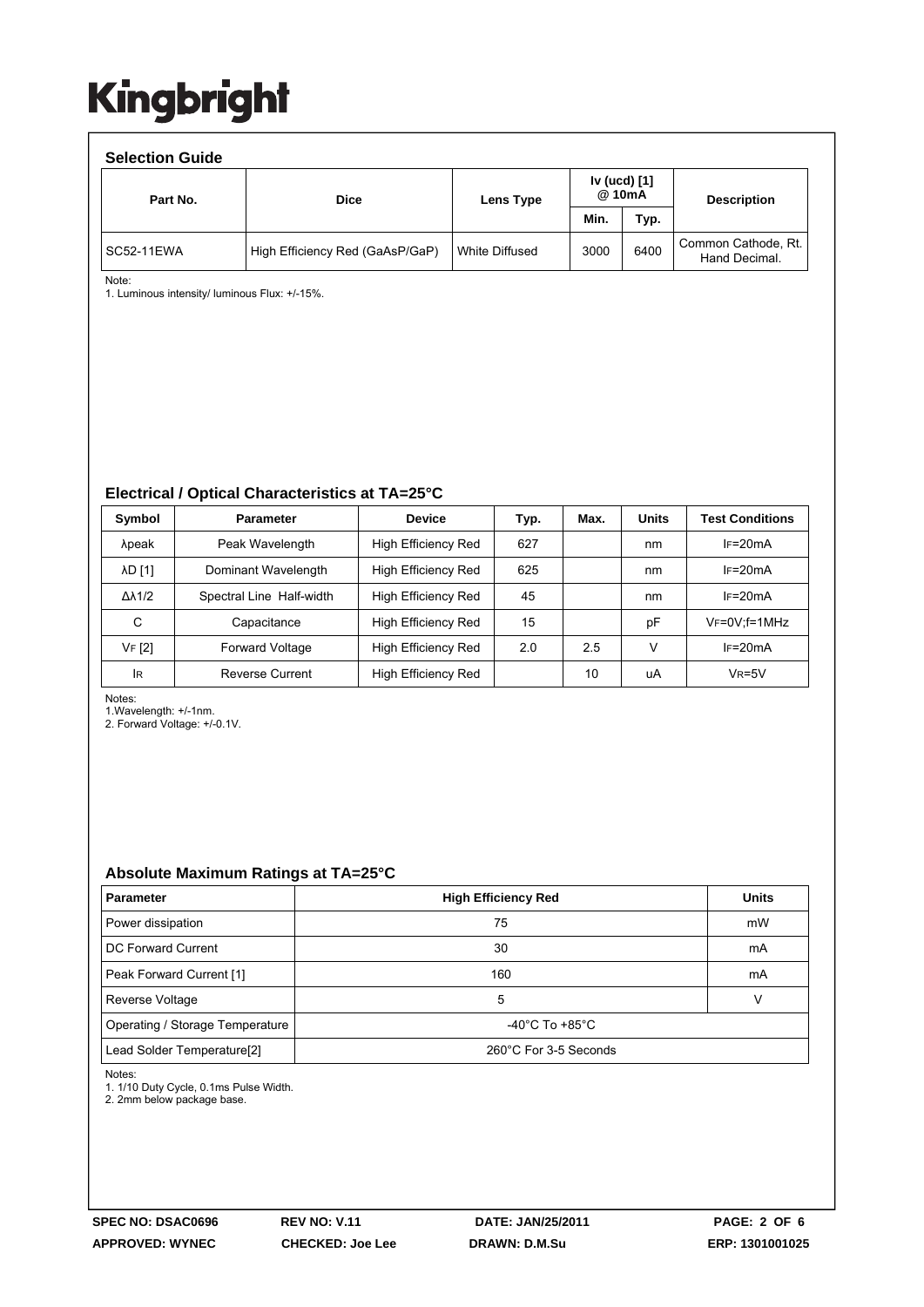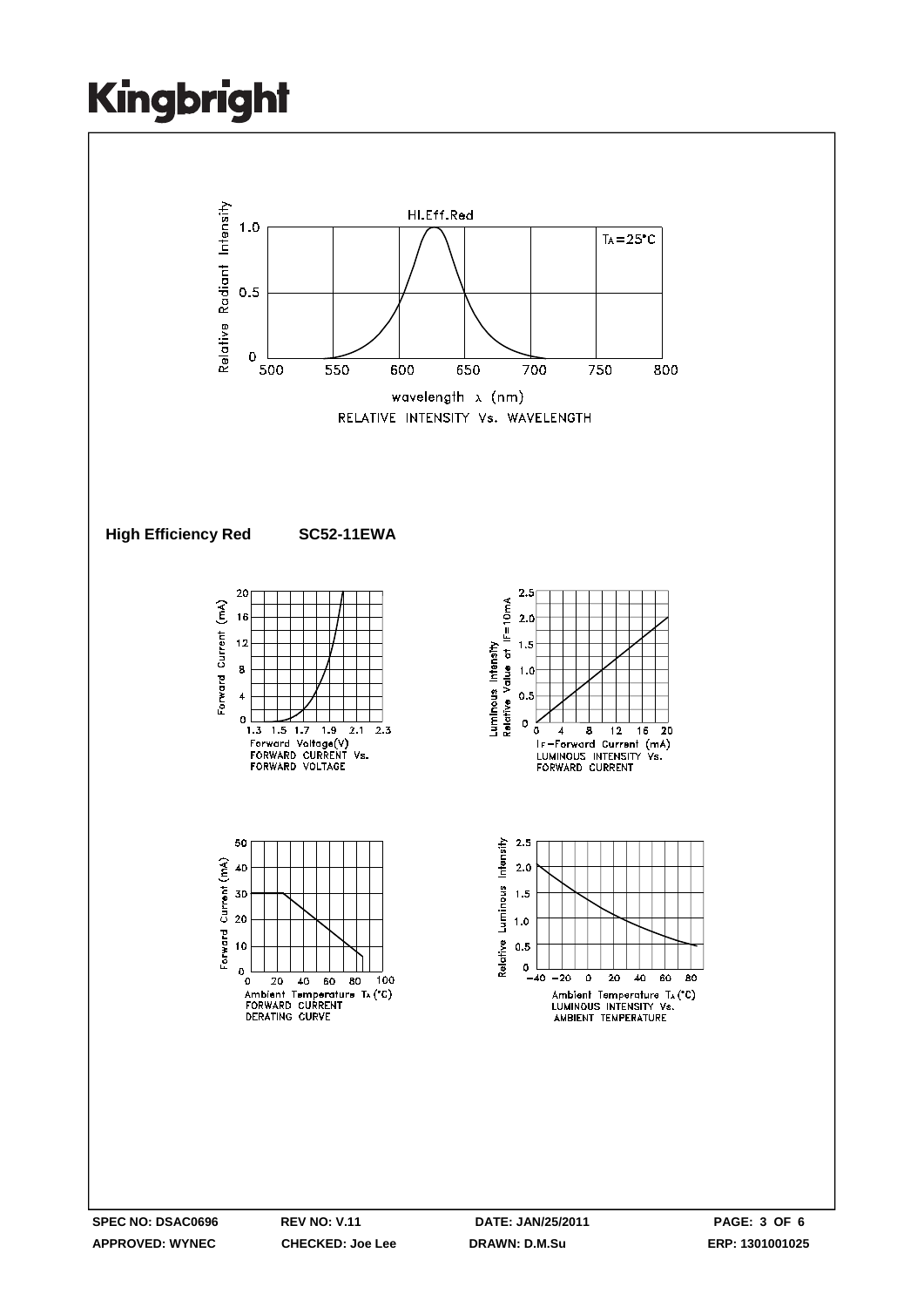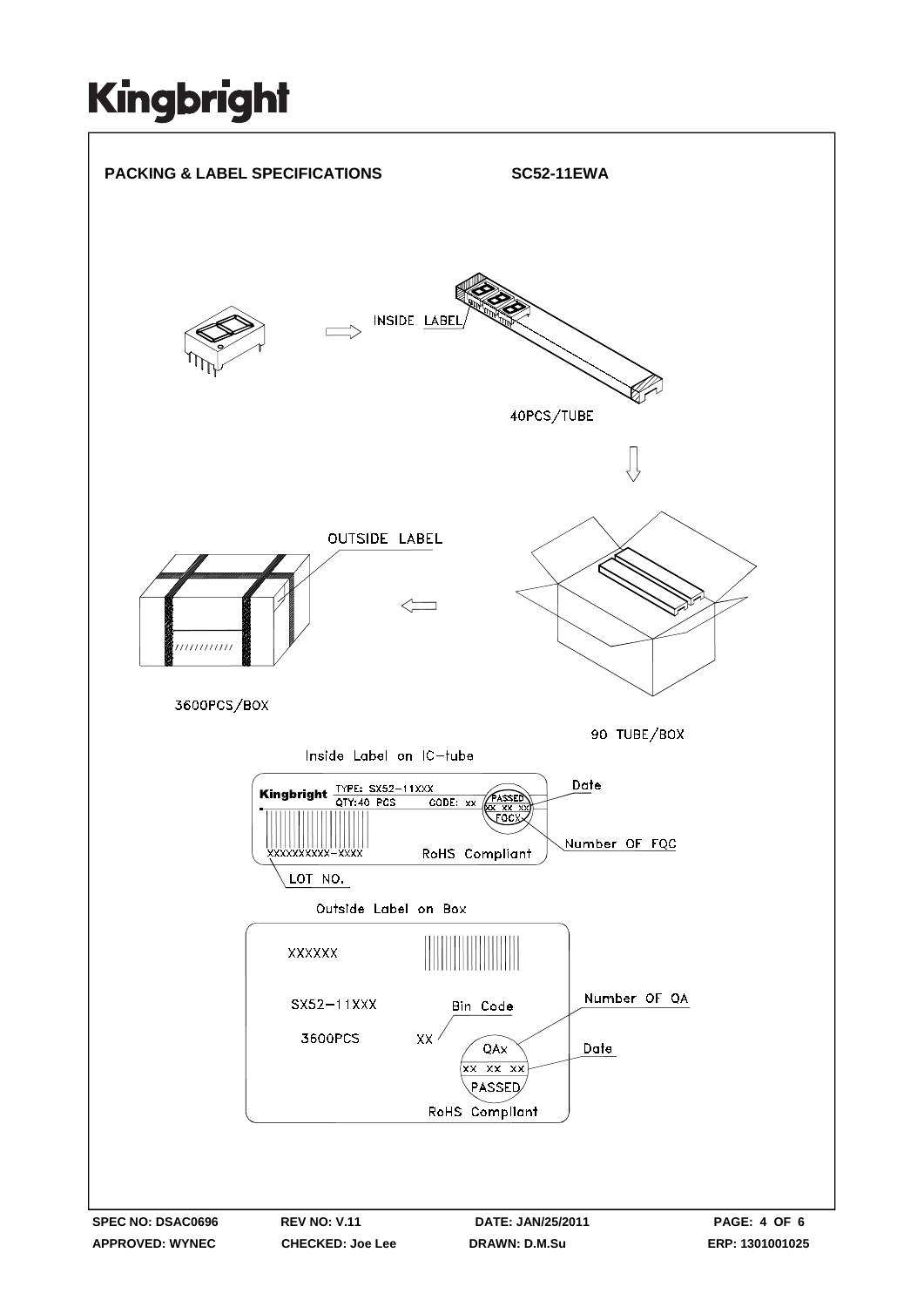